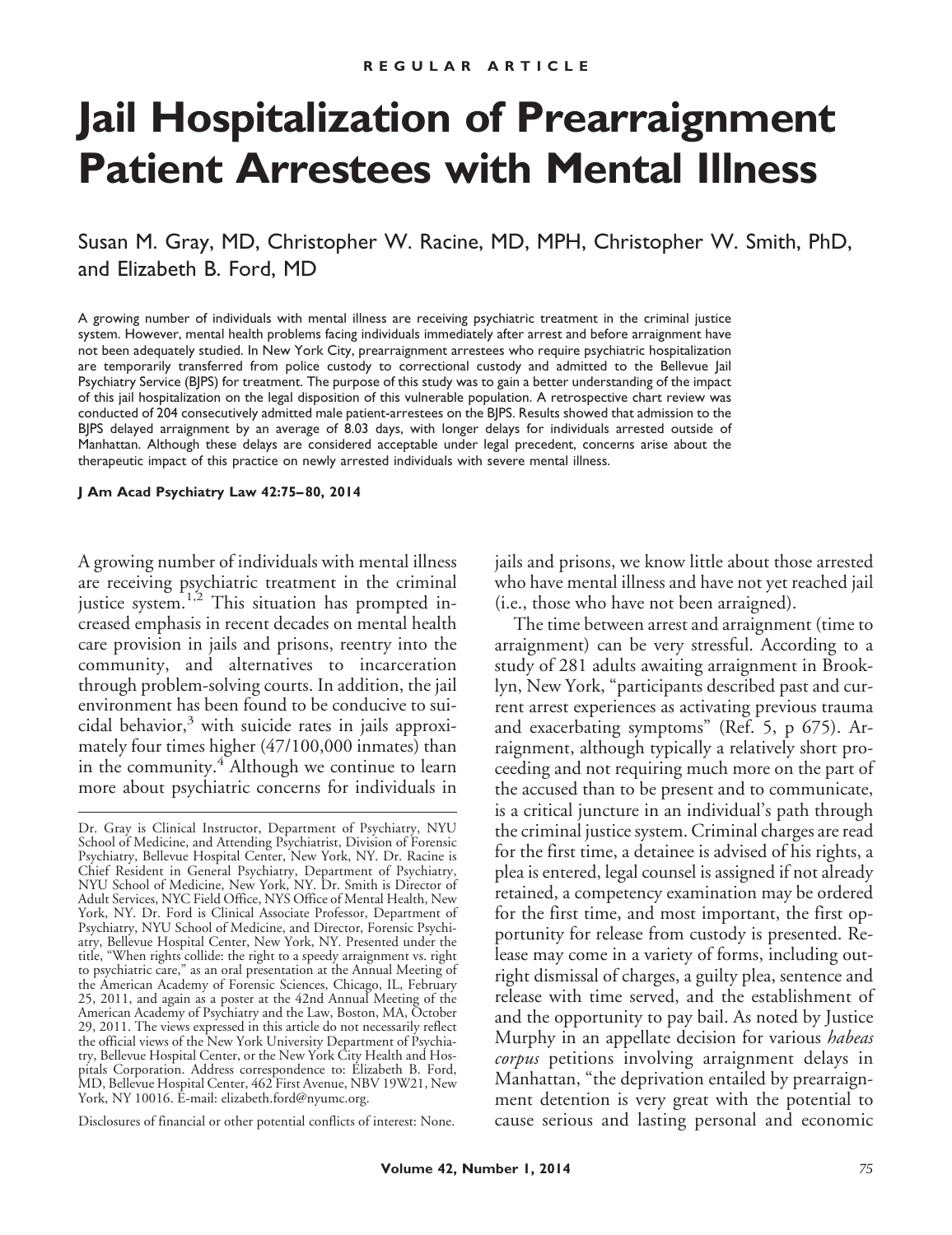harm to the detainee. . . . It is, moreover, a deprivation frequently more severe than would be exacted from a defendant whose guilt has been proven."<sup>6</sup>

For individuals with mental illness, the time to arraignment can be even more destabilizing, as there may be limited access to psychiatric medication, abrupt loss of social and mental health supports, and a marked shift in daily routine. In New York City, the New York City Police Department (NYPD) and court system try to minimize the time to arraignment pursuant to Criminal Procedure Law (CPL) 140.20, which states that NYPD officers must present a detainee to the courts "without unnecessary delay." The meaning of without unnecessary delay has not been statutorily defined, but a 1991 Court of Appeals decision in New York found that "a prearraignment detention [should] not be prolonged beyond a time reasonably necessary to accomplish the tasks required to bring an arrestee to arraignment," generally 24 hours unless an "acceptable explanation" is provided.<sup>8</sup>

The provision of urgent psychiatric care, including hospitalization, qualifies as an acceptable explanation for a time to arraignment exceeding 24 hours. Arrestees who are in need of psychiatric evaluation at any point from arrest to arraignment, as determined by the NYPD on the basis of behavior and dangerousness, are taken to a local emergency room or a comprehensive psychiatric emergency program (CPEP). Five to 10 percent of individuals brought to local CPEPs by the NYPD are evaluated by a psychiatrist as too ill to proceed in police custody to arraignment, generally meaning at very high risk of suicide or dangerously crippled by psychosis. The patientarrestees are subsequently admitted, pursuant to civil commitment statutes, to the Bellevue Jail Psychiatry Service (BJPS) in Manhattan for men or Elmhurst Hospital in Queens for women. Both jail services are considered outposts of Rikers Island, New York City's local jail. Although Bellevue is situated in the borough of Manhattan and Elmhurst is in the borough of Queens, both facilities serve as the only jail psychiatry services for all five city boroughs (Bronx, Brooklyn, Manhattan, Queens, and Staten Island).

The BJPS is jointly operated by clinical staff at Bellevue Hospital and the New York City Department of Correction (DOC). Although the quality of psychiatric care on the BJPS is the same as that on the multiple civilian psychiatric units at Bellevue, the

restrictions on phone calls, clothing, food, and possessions; the inability to move off the unit without being shackled; and the presence of DOC officers and gates on the units clearly differentiate the service as a jail.

A longstanding historical agreement between the DOC and the NYPD allows for male prearraignment arrestees who are in need of psychiatric hospitalization to be housed on the BJPS while they receive treatment and await arraignment. Arraignment occurs by one of three mechanisms: a standing weekly arraignment court at the hospital for patients arrested in Manhattan and occasionally the Bronx; rare video arraignments for patients arrested in any of the five boroughs, assuming cooperation with the local borough court and district attorney's office; and discharge from the jail psychiatry service to NYPD custody for arraignment at the courthouse, once the patient-arrestee is clinically stable.

Approximately 55 percent of the prearraignment admissions to the BJPS are discharged to NYPD custody before arraignment. For the remaining 45 percent who receive a hospital arraignment because they cannot be safely transported out of the hospital to the courthouse, approximately one-third are released from custody and are immediately transferred to a Bellevue civilian psychiatric unit pursuant to involuntary civil commitment standards. The remaining two-thirds are remanded to DOC custody and remain on the BJPS. Only a handful of patient-arrestees per year are released from custody at arraignment and are considered stable enough to be discharged to the community (Fig. 1). Each patient-arrestee on the BJPS has concurrent and ongoing criminal and civil commitment procedures. A patient might be clinically discharged but kept in criminal custody or released from custody but kept civilly committed on a nonforensic inpatient psychiatric unit.

Although many jurisdictions in this country, including others in New York State, hospitalize prearraignment arrestees on civilian psychiatric units and then discharge them to police custody once they have stabilized, New York City uses the hospital jail psychiatry services to detain and treat this population before arraignment.<sup>9</sup>

A literature search of the major medical and legal search engines using the keywords mental illness, prearraignment, arraignment, arrest, criminal justice, and arrestee revealed very few articles characterizing the prearraignment population and none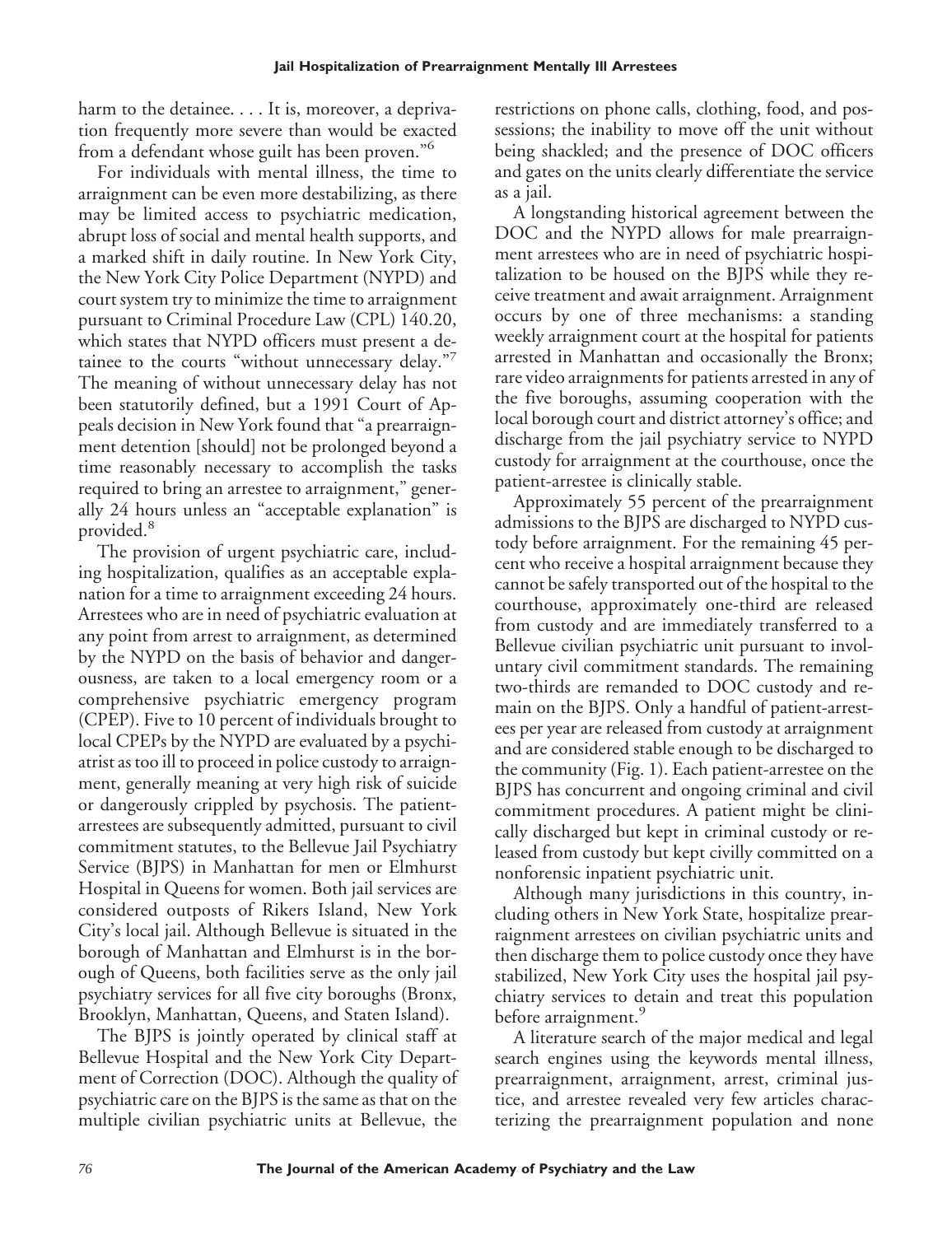

Arrest to Arraignment (psychiatrically hospitalized on BJPS)



**CPEP (Comprehensive Psychiatric Emergency Program); ER (Emergency Room); BJPS (Bellevue Jail Psychiatry Service); NYPD (New York City Police Department); DOC (New York Department of Correction).**

Figure 1. Pathway of arrest to arraignment for the general population versus hospitalized arrestees in New York City.

focusing specifically on length of prearraignment detention for individuals receiving medical or psychiatric care on an inpatient hospital service. As the patient-arrestees admitted to the BJPS are assumed to have a longer time to arraignment because of their acute psychiatric needs, we sought a better understanding of the implications of such a practice in terms of optimizing psychiatric treatment opportunities and minimizing any unnecessary exposure of the severely mentally ill to the potentially destabilizing environment of jail.

## **Method**

The study population consisted of all male patient-arrestees consecutively admitted to the BJPS between February 1, 2010, and March 31, 2011 ( $n =$ 204). Subjects were identified from a database of admissions maintained by the Division of Forensic Psychiatry at Bellevue Hospital. A retrospective chart review of each subject's electronic medical record was conducted. Demographic, clinical, and legal variables were collected, including borough of arrest, top criminal charge, date of admission to the CPEP, and date of arraignment. The date of admission to the CPEP was used as a proxy for the date of arrest because of limited access to criminal justice records and because most NYPD arrestee presentations to the CPEP occur within hours of arrest and before the arrestee is processed at the local precinct. Subjects were excluded if their arraignment date could not be identified  $(n = 21)$ , yielding a final study sample of 183 subjects. The primary outcome variable was the time in days until each patient-arrestee was arraigned. The study was approved by the Institutional Review Boards for NYU School of Medicine and Bellevue Hospital Center.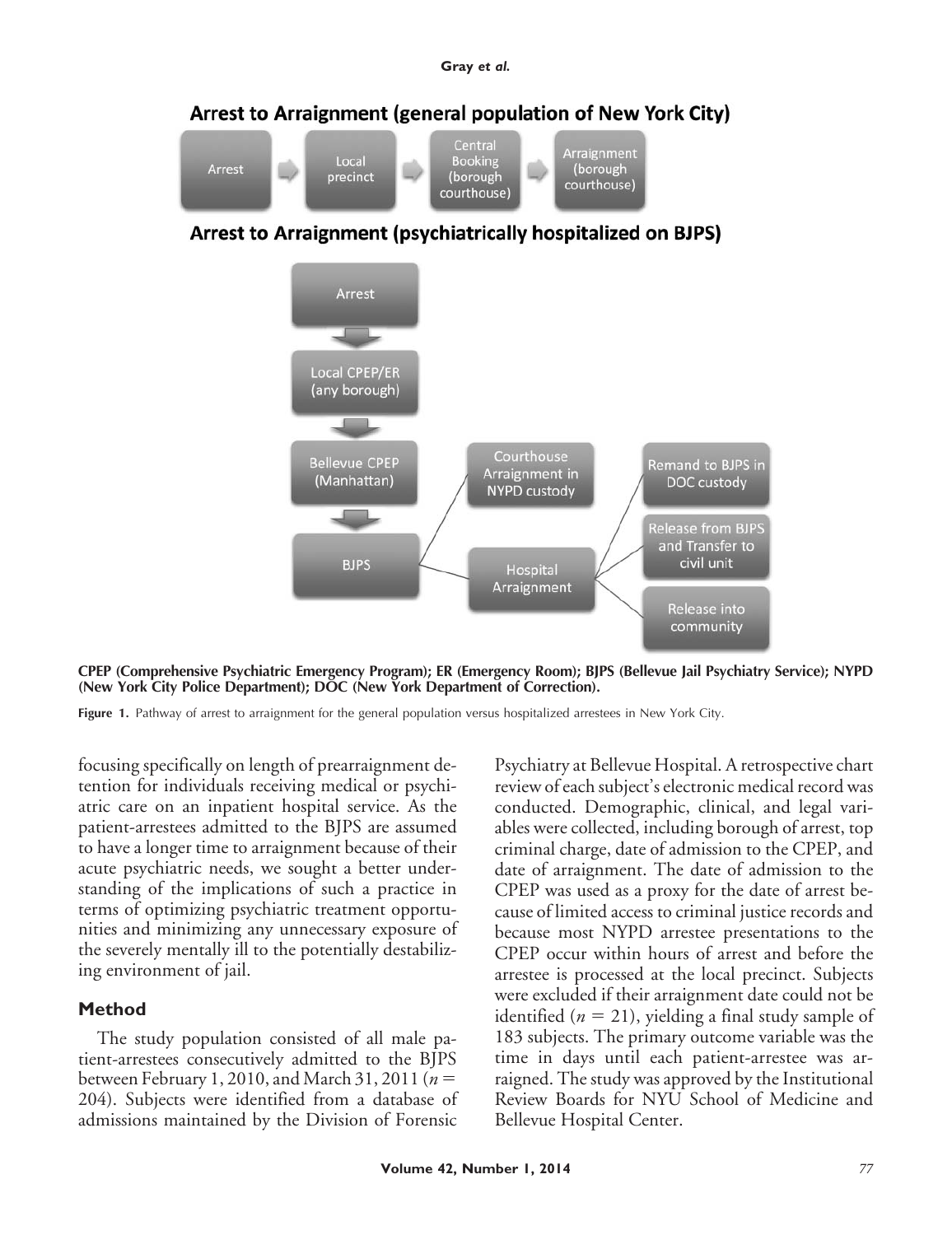#### **Jail Hospitalization of Prearraignment Mentally Ill Arrestees**

| Table 1 |  |  |  | Demographic Characteristics of Patient-Arrestees |
|---------|--|--|--|--------------------------------------------------|
|---------|--|--|--|--------------------------------------------------|

|                          |                |      | Time to     |              |                                   |
|--------------------------|----------------|------|-------------|--------------|-----------------------------------|
|                          |                |      | Arraignment |              |                                   |
|                          | $\sqrt{n}$     | $\%$ | (days)      | Statistic    | $\overline{p}$                    |
| Age                      |                |      |             | $F = 1.327$  | .262                              |
| $18 - 30$                | 64             | 35   | 7.59        |              |                                   |
| $31 - 40$                | 42             | 23   | 9.55        |              |                                   |
| $41 - 50$                | 52             | 28.4 | 7.77        |              |                                   |
| $51 - 60$                | 19             | 10.4 | 6.58        |              |                                   |
| $61 +$                   | 6              | 3.3  | 9.00        |              |                                   |
| Race/ethnicity           |                |      |             | $F = 0.331$  | .857                              |
| <b>Black</b>             | 84             | 45.9 | 7.76        |              |                                   |
| Hispanic                 | 43             | 23.5 | 7.92        |              |                                   |
| White                    | 41             | 22.4 | 8.20        |              |                                   |
| Asian                    | 11             | 6    | 9.27        |              |                                   |
| Other                    | $\overline{4}$ | 2.2  | 10.0        |              |                                   |
| Discharge diagnosis      |                |      |             | $t = 1.842$  | <.0004 (psychotic vs. not)        |
| Psychosis                | 109            |      | 8.6         |              |                                   |
| Schizophrenia            | 47             | 25.7 |             |              |                                   |
| Schizoaffective          | 24             | 13.1 |             |              |                                   |
| Psychosis NOS            | 26             | 14.2 |             |              |                                   |
| Bipolar I with psychosis | 19             | 10.4 |             |              |                                   |
| No psychosis             | 74             |      | 7.19        |              |                                   |
| Affective                | 25             | 13.7 |             |              |                                   |
| Substance                | 23             | 12.6 |             |              |                                   |
| Adjustment disorder      | 24             | 13.1 |             |              |                                   |
| Malingering              | $\overline{2}$ | 1.1  |             |              |                                   |
| Top criminal charge      |                |      |             | $t = 2.170$  | < .022                            |
| Misdemeanor              | 107            | 58.5 | 7.28        |              |                                   |
| Felony                   | 75             | 41   | 9.18        |              |                                   |
| Borough of arrest        |                |      |             | $t = -4.610$ | $<$ .000 Manhattan vs. all others |
| Manhattan                | 97             | 53   | 6.4         |              |                                   |
| Brooklyn                 | 41             | 22.4 | 10.66       |              |                                   |
| Queens                   | 20             | 10.9 | 11.05       |              |                                   |
| <b>Bronx</b>             | 16             | 8.7  | 8.30        |              |                                   |
| Staten Island            | $\overline{7}$ | 3.8  | 7.0         |              |                                   |

SPSS (v. 19.0) was used for analyses. The impact of each of the collected variables on time to arraignment was examined by subdividing the sample and conducting *t* tests or analyses of variance (ANOVA) depending on the number of subgroups. A *post hoc* survival analysis was conducted for better characterization of the impact of geography (i.e., the borough of arrest) on time to arraignment.

### **Results**

Data on 183 subjects were available for analysis. The mean time to arraignment for all subjects was 8.03 days. Demographic, clinical, and legal characteristics of the sample were recorded and are shown in Table 1. An ANOVA was used to test whether any of the variables had a significant impact on time to arraignment. Neither age nor race was significantly related to time to arraignment ( $F = 1.327$ ,  $p = .26$ ,

and  $F = .331, p = .86$ , respectively). Subjects with a psychotic disorder had a significantly longer time to arraignment than those without a psychotic disorder (8.6 days versus 7.2 days, respectively;  $t = 1.842$ ;  $p =$ .004). Subjects facing an initial felony charge were arraigned significantly later than those facing a misdemeanor charge (9.2 days versus 7.3 days,  $t =$  $2.170, p = .022.$ 

The mean time to arraignment for subjects arrested in Manhattan was compared with that of those arrested in the other boroughs. Subjects in Manhattan had a significantly shorter time to arraignment (6.4 days) than did those from the other four boroughs (10.07 days)  $(t = -4.610; p < .0005)$ . Survival analysis shows that all subjects from Manhattan were arraigned within 20 days; all subjects from the other boroughs were arraigned within 41 days (Fig. 2).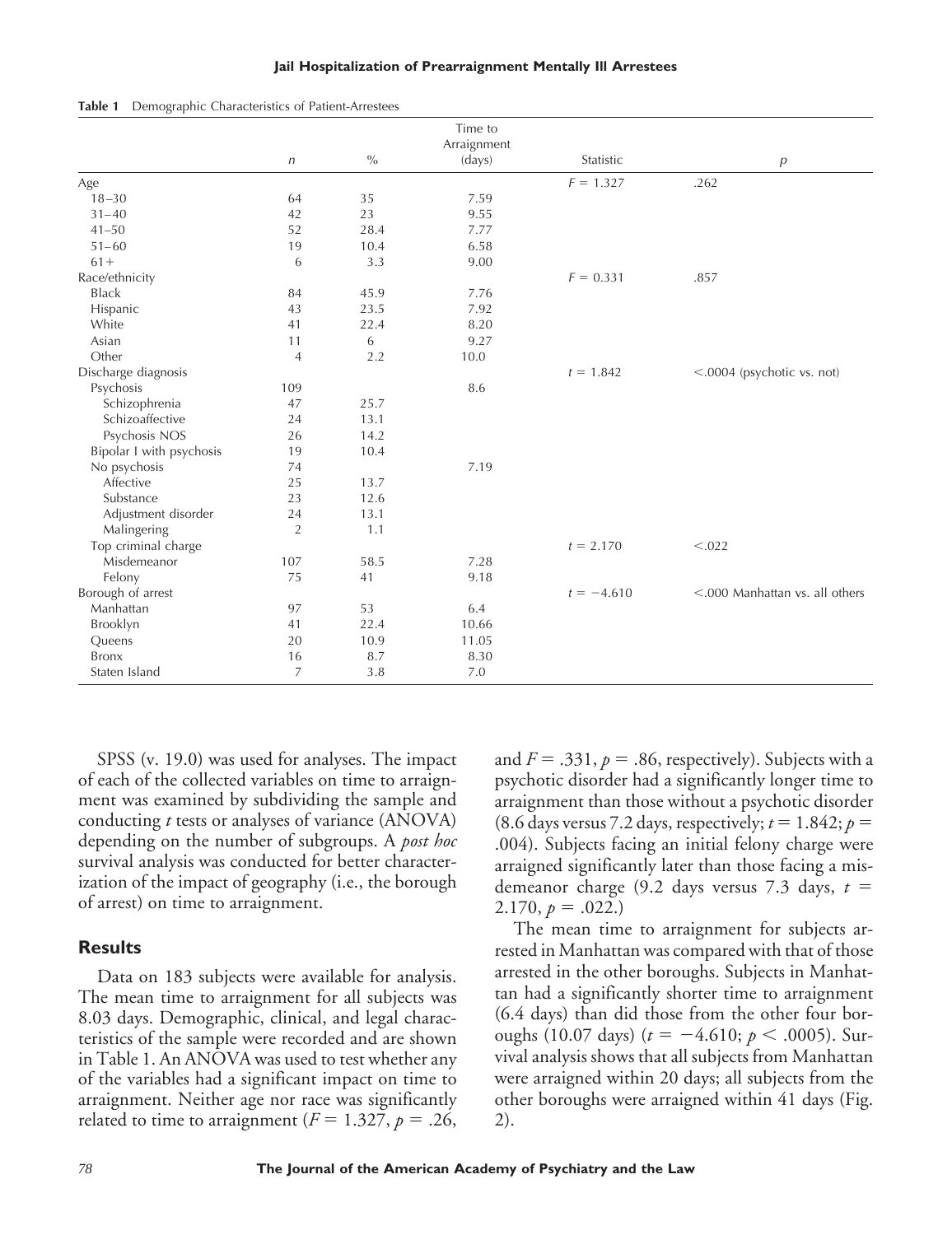

Figure 2. Kaplan-Meier survival curve: days to arraignment for Manhattan versus other boroughs**.**

### **Discussion**

Our results indicate that prearraignment patientarrestees who were given a psychiatric commitment on the BJPS waited, on average, eight days to be arraigned. Those in the outer boroughs waited even longer. Even if this delay is considered necessary and is not a violation of constitutional rights, it is clearly longer than the average time to arraignment for individuals in the community. A study published in 2006 by the New York Civil Liberties Union found that 87.6 percent of NYC arrestees were arraigned between 24 and 36 hours, 11.5 percent were arraigned between 36 and 48 hours, and fewer than 1 percent were arraigned after more than 48 hours.<sup>10</sup>

Our concerns about these results are shaped by an understanding that, although the BJPS seeks to provide high-quality psychiatric care, a jail setting is not considered optimal for mental health recovery. Patient-arrestees are restricted in the number and type of phone calls they can make, the kind of food that they can consume, the type of clothing they can wear (e.g., no jeans, no gang colors, and no clothing that resembles clinical or correctional staff uniforms), and the access to efficient discharge planning services in the community, since many programs require a known or actual release date from custody before applications will be accepted. Patients on the jail service do not have access to interaction with females other than staff, undergo daily and random room and person searches, and are shackled on their wrists and ankles when they are moved off the unit for any reason, including for clinical purposes such as radiology tests. There are also higher rates of patientpatient violence on the BJPS compared with those on Bellevue civilian psychiatric units, making it a riskier service on which to be hospitalized. Perhaps even more significantly, patients are watched day and night by correction officers who, however benevolent they may be, serve as constant reminders that the unit is a jail. We argue that none of these procedures is therapeutic for a mentally ill population and that they are often countertherapeutic. The effect is particularly true in those in our study sample, 57.9 percent of whom had a primary non-substance-related psychotic disorder and all but two of whom had a primary Axis I diagnosis.

The geographic differences found in the study are also notable. Patients arrested in Manhattan had shorter times to arraignment than those arrested in the Bronx and significantly shorter times to arraignment than those arrested in Brooklyn, Queens, or Staten Island. This discrepancy is most likely explained by the closure in 2004 of the jail psychiatry service at Kings County Hospital in Brooklyn, analogous to the jail service at Bellevue. We do not have data regarding time to arraignment for patient-arrestees before 2004, but it is likely that an available treatment facility in Brooklyn reduced the travel and administrative barriers to arraignment that must now be overcome in the outer boroughs.

Our finding that individuals with psychotic disorders had a longer time to arraignment than those without psychotic disorders was anticipated. The psychotic population tends to be less stable and therefore less able to be discharged quickly to police custody to proceed to arraignment. Experience also indicates that there tend to be longer administrative delays in processing psychotic individuals for arraignment because of refusal to be fingerprinted, incomplete or inaccurate identifying information, or both.

We had an unexpected finding that will require further exploration. Individuals initially charged with misdemeanor offenses had a significantly shorter time to arraignment than did those initially charged with felonies. There does not appear to be a clear legal explanation for the difference, as felonies and misdemeanors are processed and booked simi